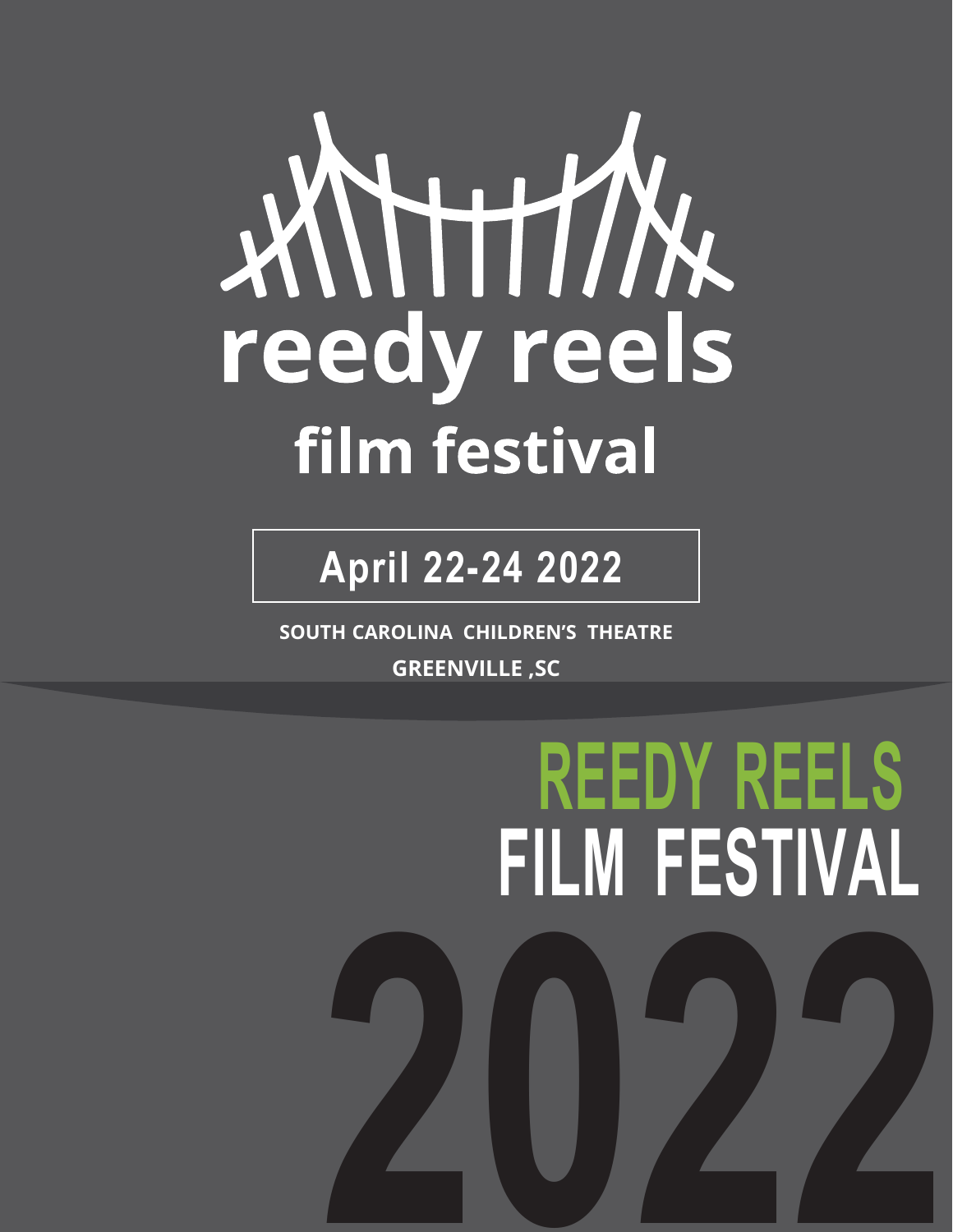#### **OUR MISSION**

The mission of Reedy Reels Film Festival is to showcase talented independent filmmakers while diversifying Greenville's cultural community through the artof film and independent filmmaking.

#### **OUR VISION**

The Reedy Reels Film Festival will encourage the promotion, education and appreciation of independent filmmaking in the Greenville community. The art of independent film will bring a diverse edge to the Upstate by reaching outside of the commercial cinema multiplex. This festival will encourage the creation of film in the Upstate and beyond while raising awareness and appreciation of the art form.

#### **EXPOSURE STATEMENT**

Reedy Reels Film Festival promotes the appreciation of the art of filmmaking while generating support for independent filmmakers especially in the Upstate. The festival will engage the community and create exposure for local filmmaking while building inspiration and new opportunities for local artists.

### **DO YOUR PART TO DRIVE THE ARTS**

**HELP BUILD A PATH FOR LOCAL INDEPENDENT FILM ARTISTS TO HELP TELL THEIR STORY**

www.reedyreels.com